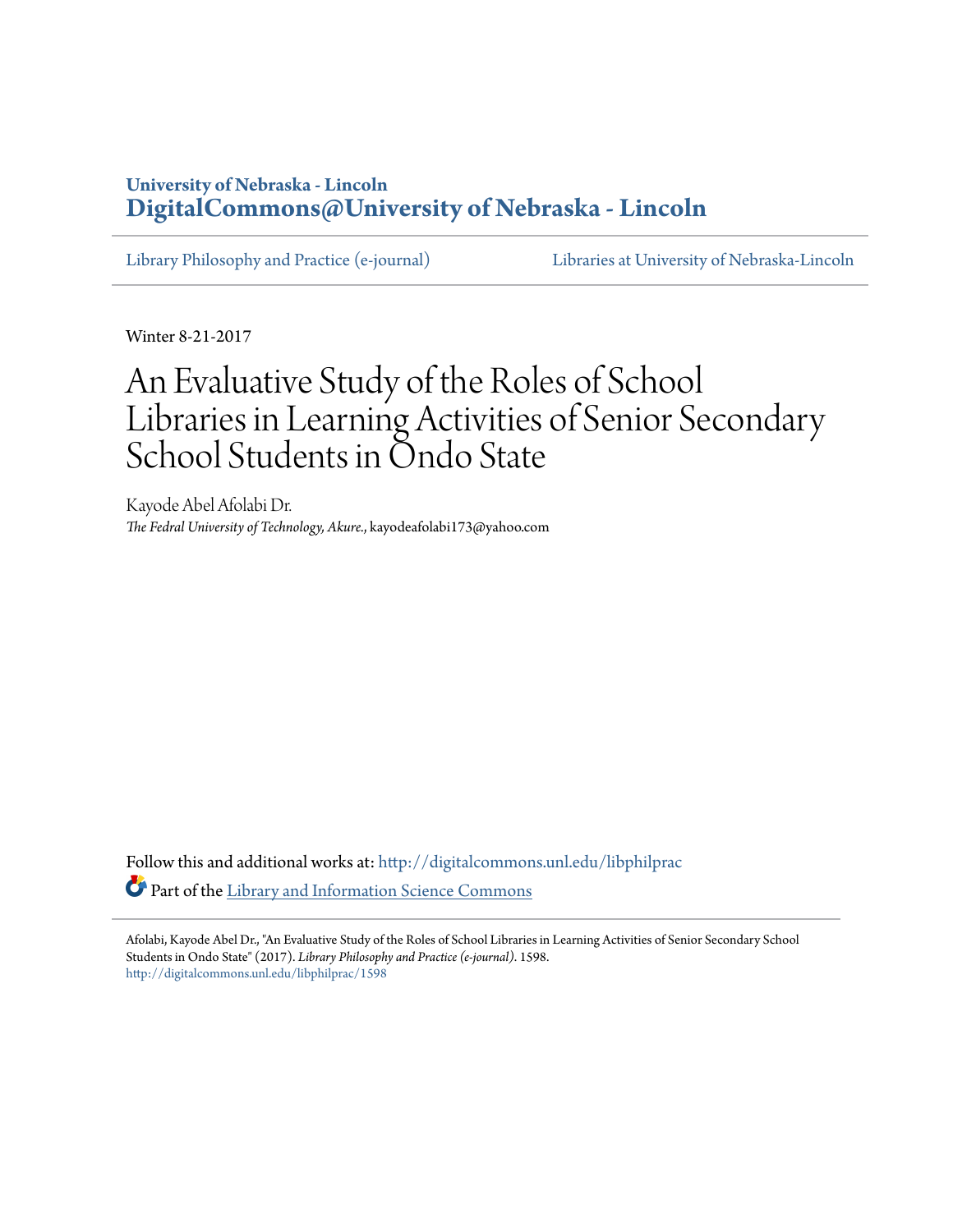# **AN EVALUATIVE STUDY OF THE ROLES OF SCHOOL LIBRARIES IN LEARNING ACTIVITIES OF SENIOR SECONDARY SCHOOL STUDENTS IN ONDO STATE**

**By**

### **Afolabi, A. K.**

The Federal University of Technology, University Library, Akure. e-mail: kayodeafolabil73@yahoo.com 08068229604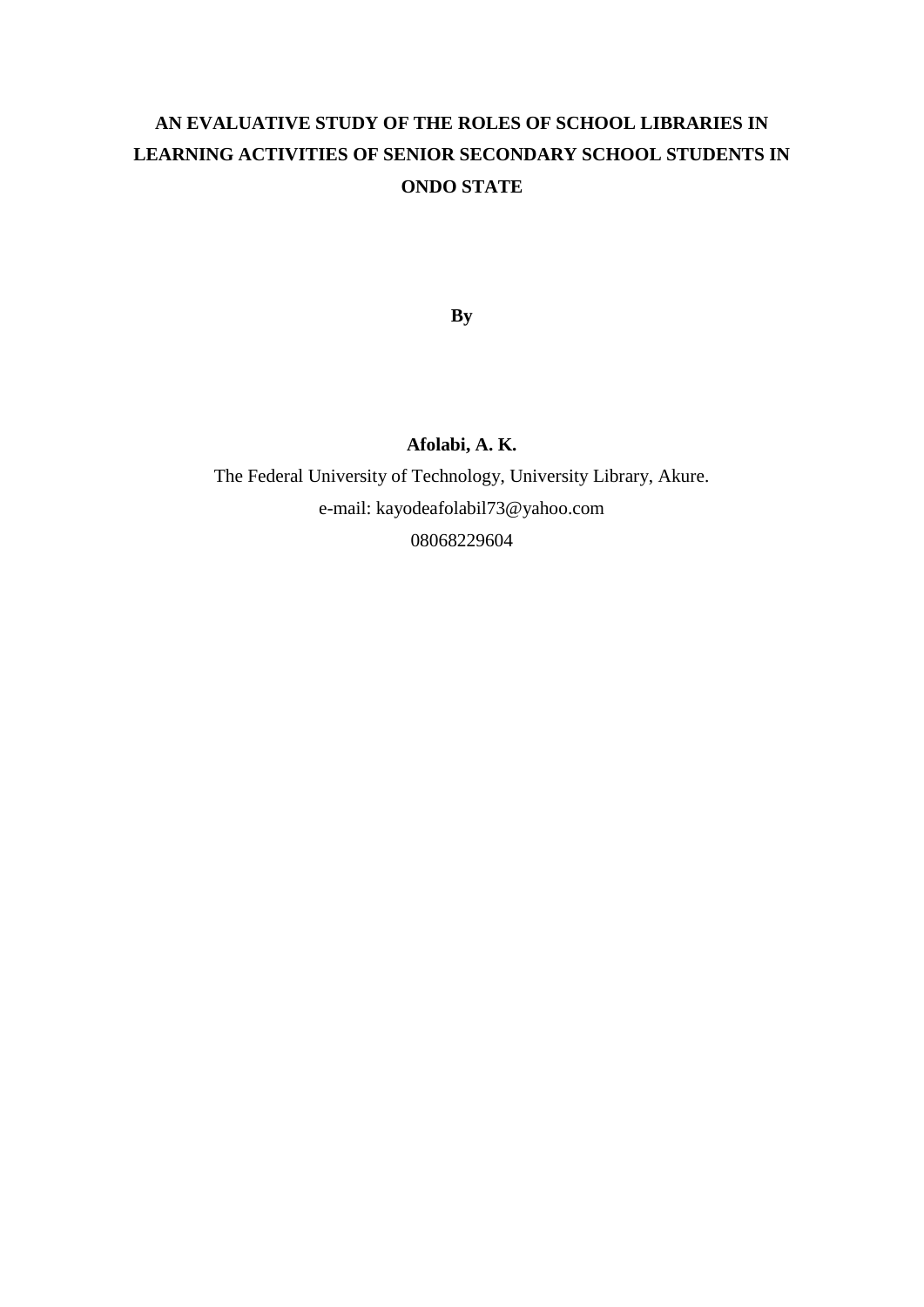#### **ABSTRACT**

This study attempted reviewing the roles of school libraries in learning activities of senior secondary school students in Ondo State. Ondo State is divided into three senatorial districts where two Local Governments were selected from each of the senatorial district and two secondary schools taken from each of the selected Local Government. Descriptive survey was adopted to carry out the research and a structured questionnaire was administered to collect data from the respondents while a high response rate of 100% was obtained. The validity of the research was determined by ensuring that the questionnaire reflects basic topics in the curriculum of the library and information studies and the reliability of the instrument was determined by subjecting it to Cronbach Alpha Reliability test with section B= 0.69; C= 0.59; D=0.64; E= 0.58 and section F=0.64. The result revealed that students use school library majorly to do their assignments, to prepare for class tests, and to prepare for examinations. All these play significant roles in learning activities of senior secondary school students. Based on the result, it was concluded that the quality and variety of the collection available in the school libraries is a significant factor in students learning acativities, therefore, adequate funding needs to be available to procure current resources that are curriculum related and of general interest to students' learning activities. Also, efforts should be made by school management and government to up-grade the school library with Information and Communication Technology (lCT).

**Keywords**: School Libraries, Students, Learning Activities, Senior Secondary School.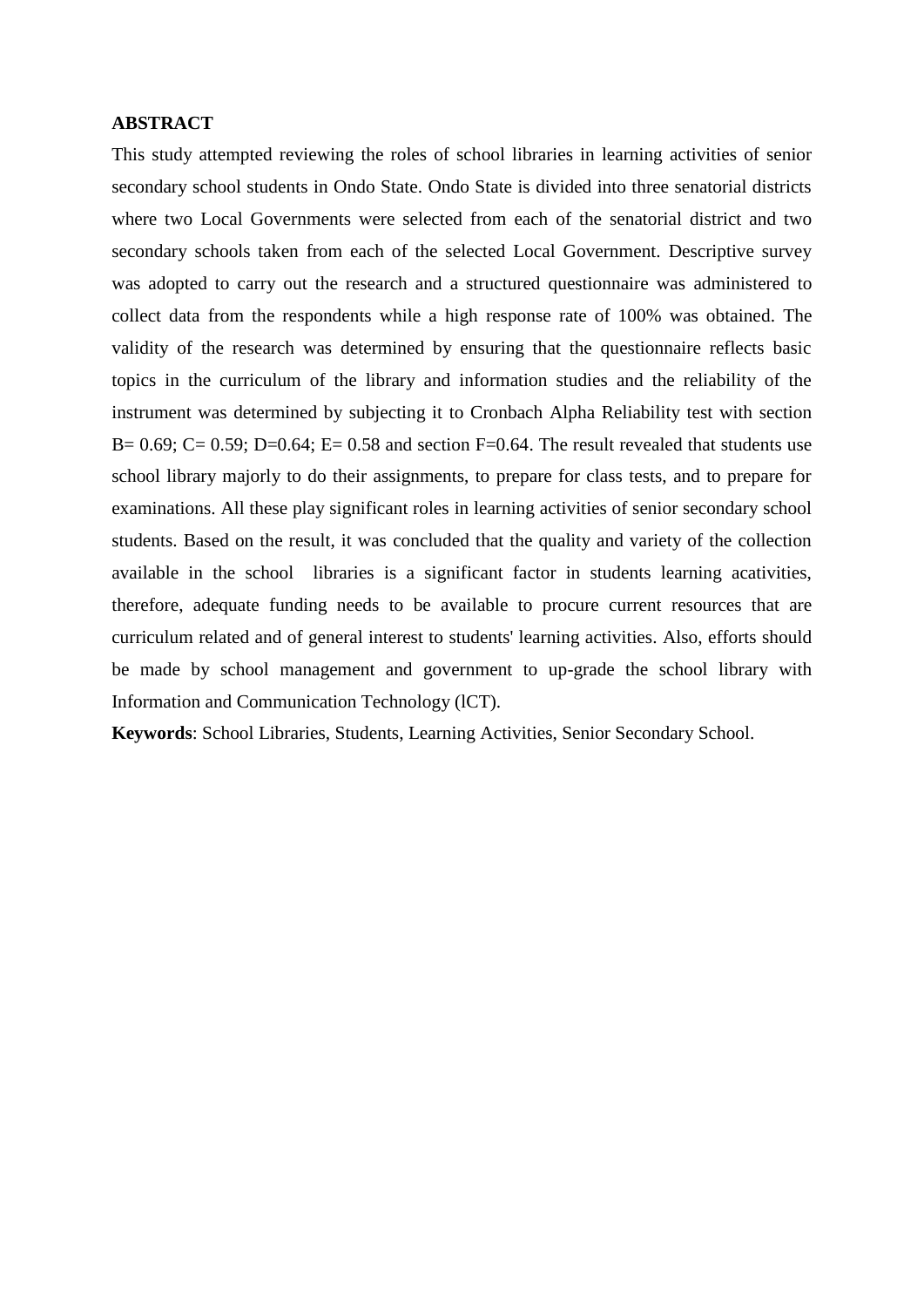#### **Introduction**

The significance of a library in an academic environment is inestimable, most especially, at the fundamental stage of education. The success of any educational programme in any society can only be made possible if there is a suitable learning environment. In the light of the above, the school libraries at both primary and secondary levels have been regarded as the 'heart' of school around which all schools' programs revolve. Secondary school libraries are the libraries established in secondary school to enhance teaching and learning of both students and teachers as well as to promote the social activities of the community. Nevertheless, the school library by nature of its establishment is a key ingredient for educational pursuit and academic activities of students at secondary level.

Libraries generally serve as important instrument for the attainment of academic excellence and attainment of the broad and specific education objectives of institution. The school library has become an important organ of the educational system. According to Ogunbote and Odunewu (2008) the school libraries have an important role to play, both in the context of the educational system and in preparing future generation of library users because they provide resources and environment, within the school systems, where students can discover and develop their abilities and talents and where teachers can improve their skills and locate a wide range of learning resources. Oluwadare,(2007) stated that students will benefit more through the use of library and its resources as it will introduce them to a world of knowledge and inculcate in them the love of reading through developing a reading habit However the inadequacy of relevant books in school libraries could contribute markedly to low levels of outcomes.

Dewey wrote that a broad conception at the end of the century of the work of the schools is simply to teach the children to think accurately with strength and with speed. If it is in the school that they get their start then where do they get their education? The year1920 marked the first effort by the library and education communities to evaluate school libraries with the publication of certain report which provided the first yardstick for evaluating school libraries.Daniel (2000) noted that 1960s marked the practical start of a shift in the function of the school library from an auxiliary service to a vital significant segment of the service to strengthen educational program. A glimpse into the historical past of school library in Nigeria shows that the history dates back to 1954 when, during the conference of West African Library Association (WALA) held in Accra, Ghana, the need to develop a school library as an integral part of the education system was discussed.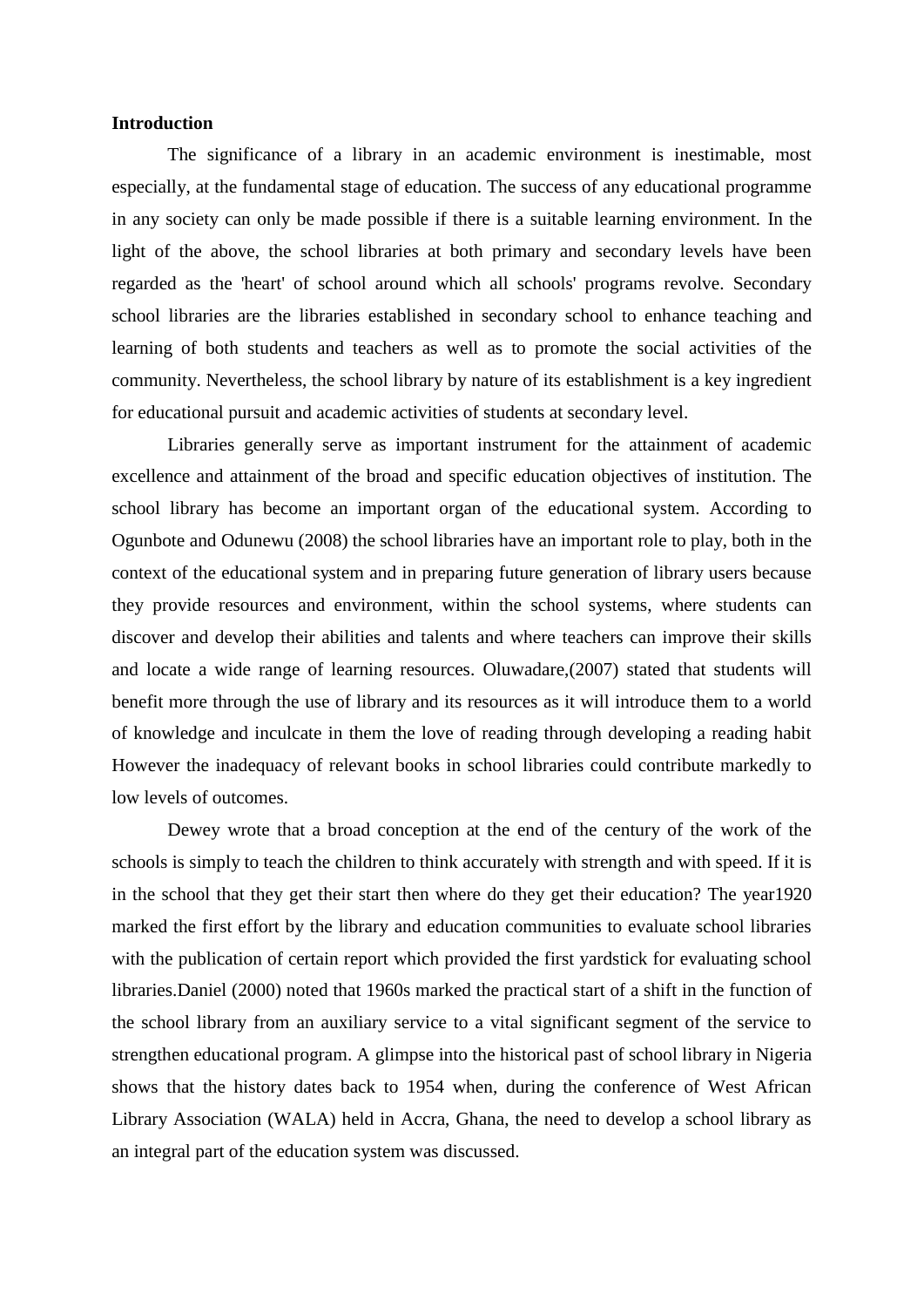During the 1960s, the discussion of the 1954 conference was not being implemented as regional governments embarked on the provision of mobile library services to schools. Regional library boards were established in Eastern, Northern and Western Nigeria.

The first Nigeria school library conference was held in 1964 with teachers and librarians in attendance and issues affecting the school library ~ere discussed .A major milestone was made in 1972 when the Department of Library Studies of University of Ibadan established Abadina Media Resources Centre.

This development was very significant in the growth and recognition of the school library system in Nigeria. The department of library studies put in place a collection of books and other information materials manned by professional librarians. Thus in 1974 the Abadina Resource Centre became operational. The centre assisted many schools in establishing their own libraries and it also assisted in training personnel to man the libraries.

In 1977, the Nigerian school library Association (NSLA) was launched and it became a formidable force in the development of school libraries in Nigeria. In its pursuit of being relevant to the nation's education process, the Nigeria School Library Association took the advantage of the National conference on education held in 1977 to present a position paper on the incorporation of school libraries into the National policy on Education (Daniel 2000).The school library association has continued to make remarkable achievement as it became an affiliated member of the Nigeria Library Association (NLA).

#### **OBJECTIVES OF THE STUDY**

The broad objective of this study was to determine the roles of the school libraries in the learning activities of senior secondary school students. Other specific objectives are:

- ❖ To identify the purpose of using school library by senior secondary school students .
- ❖ To find out the information materials that are available for use in the school library
- ❖ To know the services rendered by school libraries
- ❖ To know how often students use the school library
- ❖ To establish the relationship between the use of school library and student learning activities.

#### **Research Questions**

The following research questions were answered in the study:

- 1. What are the purposes of using school library?
- 2. What are the information materials available in the school library?
- 3. What are the roles of school library in the learning activities of senior secondary students?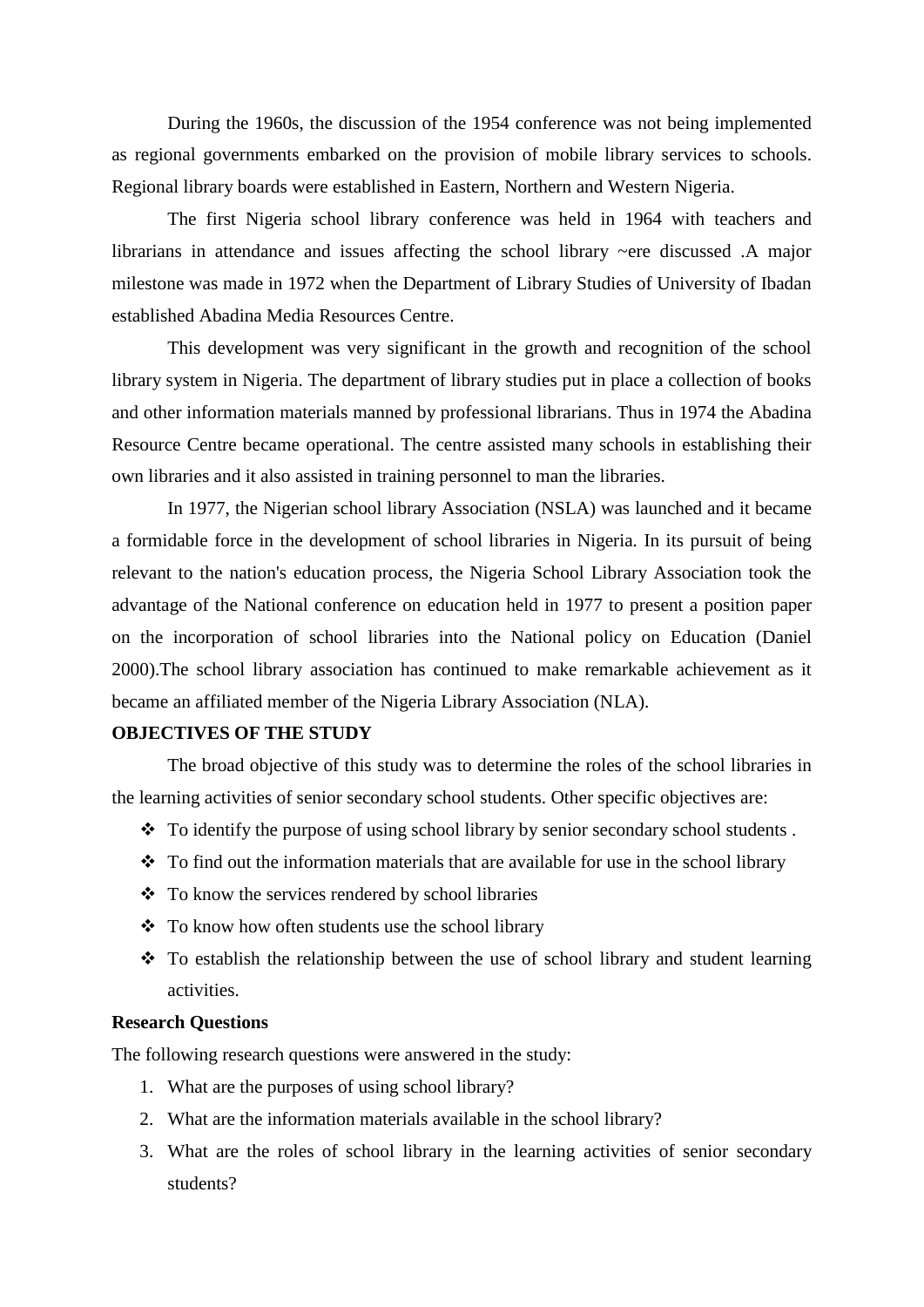- 4. What are the services rendered in school library?
- 5. How often do students use the school library?
- 6. What are the problems encountered in the use of school library?

#### **Statement of the Problem**

The lack of libraries in most secondary schools in Nigeria has been a subject of concern to stakeholders in Nigeria educational system. Also, the inadequacy of appropriate information resources in a few libraries in Nigeria secondary schools has become worrisome for stakeholders. It is also observed that most of the available information materials in those existing libraries have become obsolete. There is, therefor, the need to establish functional school libraries in secondary schools in Nigeria, particularly, Ondo State and ensure that the libraries are stocked with adequate and up-to-date information materials to aid students learning activities. It is against this background that the study intended to carry out investigation into the roles of school library in the leaning activities of secondary schools students in Ondo State.

#### **Significance of the Study**

The study is significant in the sense that it will enable the students (secondary) to have knowledge of the importance of school library and its contribution to their academic excellence. It will enable the school librarians to know the need for selection of library collections and how to encourage the students to make use of the materials. This study will also go a long way in helping government and school management to pay more attention to the establishment and funding of school libraries. Also, the parents, through Parents Teacher Association (PTA), will see the need why it is expedient for them to cooperate with the school management in funding the school library. Besides, this research work will serve as a reference point to individuals or groups who want to research on related topics in the future. More importantly, the study will particularly afford respective governments the opportunity to be aware of the need to make available and accessible appropriate information resources for advancement of students' learning activities and their cognitive development

#### **Literature Review**

Library is the back bone of functional education without which academic excellence cannot be achieved, (Smith 2003). The school library, thus, stands as a symbol for the truthful expression of man's knowledge and experiences. The school on its own cannot achieve the laudable goals of Nigerian education without putting in place functional libraries.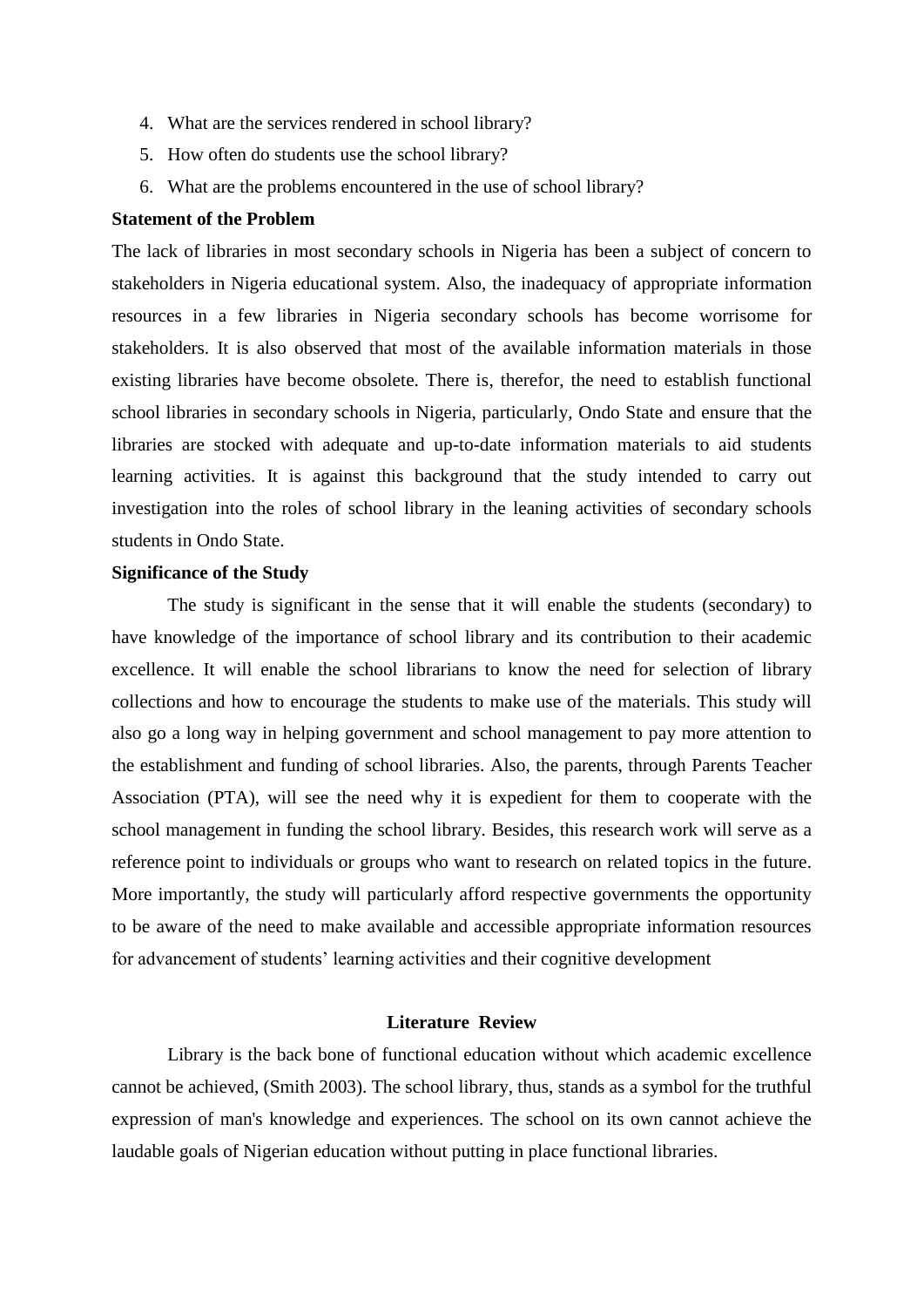Haycock (1995 ) presented a useful overview of the evidence that links school library and students achievement. The studies show that:

- In school with good library and the service of a school librarian, students perform significantly better on tests for basic research skills
- The guidance of a librarian appears to exert significant influence on student achievement in information gathering.
- Students perform significantly better in reading comprehension and in their ability to express effectively ideas in relation to their reading.
- More reading occurs when there is a school library with full of information materials in terms of printed and non-printed materials.

The roles and contributions of school libraries in the provision of education at all levels cannot be overemphasized, especially, when one considers the purposes of school library within the school system. The purposes of school library to students are as follows:

- $\triangleright$  To assist students to become skillful and develop independent reading habit.
- $\triangleright$  To help students to improve their academic standard by providing relevant books
- ➢ To develop reading ability and interest, and inculcate love, enjoyment and pleasure of reading amongst the students,
- $\triangleright$  To assist the students in the provision of reference services.
- $\triangleright$  To contribute to learning activities of the students in all areas of academic pursuit.
- $\triangleright$  To help in training students in the habit of using their leisure hours more profitably.

More recent research by Williams and Wavell (2009) highlighted the school library's role in motivating learning, teaching specific skills, fostering independent learning and encouraging collaborative learning. The school library exists to provide a range of learning opportunities for both large and small groups as well as individuals with a focus on intellectual content, information literacy and the learner. Another purpose of the school library is that, the school library serves as a place for students to do independent work, use computer equipment and research materials, host special events such as visits and book clubs, and for tutoring and testing. A school library functions as an opportunity for educators to work with librarians in support of a resource center for the students to be able to safely access the internet for both school work and interacting with each other.

Also, Alokun (2003) stated that school libraries are set up to achieve the following objectives: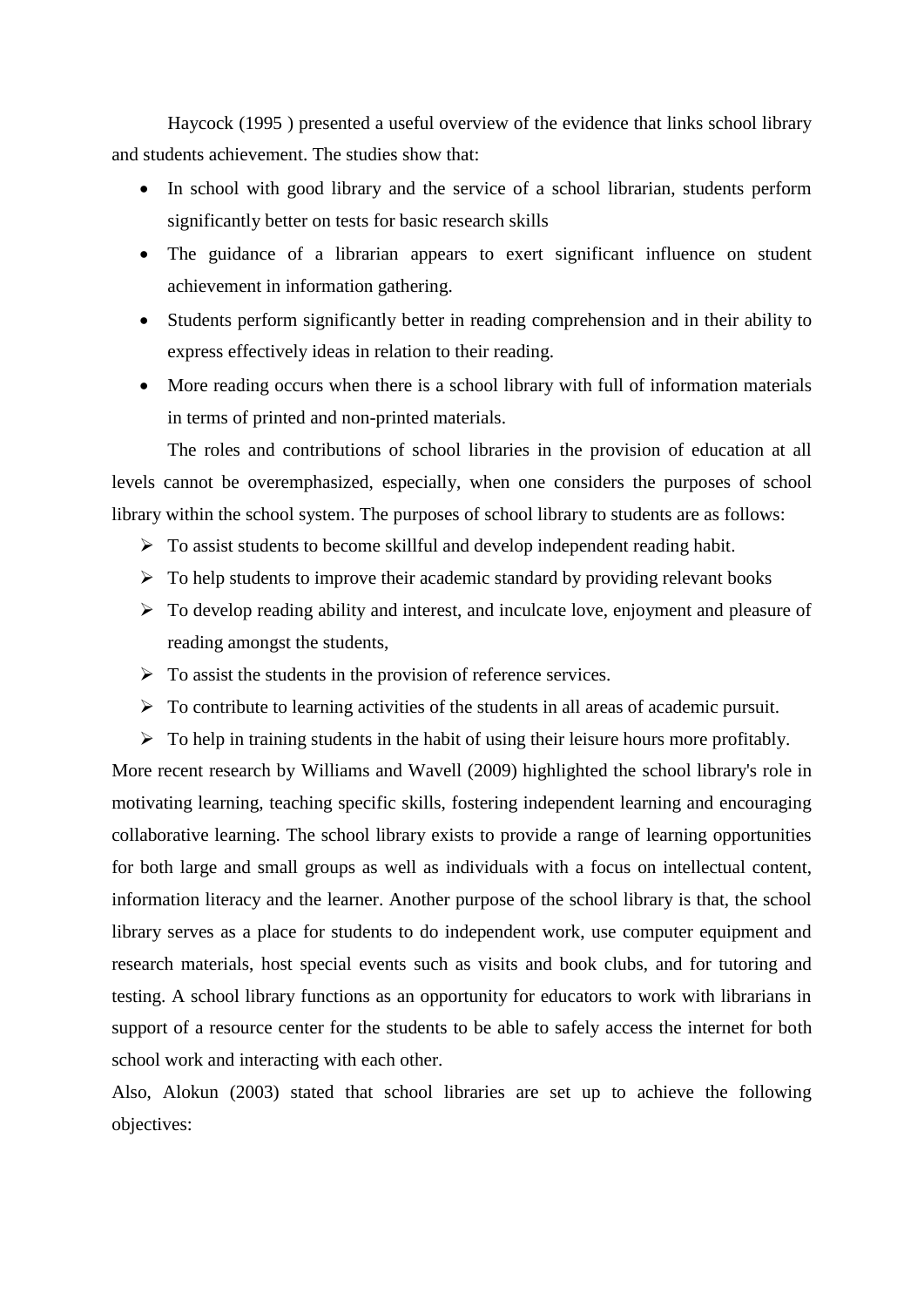- $\triangleright$  To provide opportunities for further reading and use of materials other than prescribed classroom textbooks.
- $\triangleright$  To promote the development of reading skills
- ➢ To teach library skills in preparation for future use of libraries in the community and institutions of higher learning.
- ➢ To encourage long term learning habits through reading, listening and viewing of a variety of learning materials.
- ➢ To encourage research and independent study by students and teachers.

The school library association (SLA) believes that the purpose of a school library is to provide a wide range of books and multimedia' resources to support teaching and learning throughout the key stages and foster a reading and information culture that promotes independent motivated appropriately staffed and funded and accessible to the whole school community during and outside the school day.

#### **Information Materials in School Library**

Information materials available in school library are similar to public libraries in that they contain books, films, recorded sound, periodical, realia and digital media. The quantity of services provided by the school library should be determined by the richness of its collection. Obajemu (2002), opined that a school library collection is a depository of knowledge generally with specific emphasis on the curricular. A standard school library offers a wide variety of materials that can answer the quest of developing the mind of the students. It is important that its resources should extend beyond printed materials to nonprinted materials, such as graphic, pictures, films, computer and other audiovisual resources in an effort to make learning on all inclusive realistic experience for students.

It should be noted that information materials in the school library are not only for education, enjoyment, and entertainment of members of the school community, but also to enhance and expand the school's curriculum. Oguntuase (2004) opined that information materials in the library should reflect the diverse needs, experience and exposure that we want the students to have. Oluwadare (2002) opined that adequate library resources play an effective role in secondary education in Nigeria. It is a tool of man's knowledge and experiences store in useful format to aid leaning of the academic community.

#### **The Services Rendered in School Library**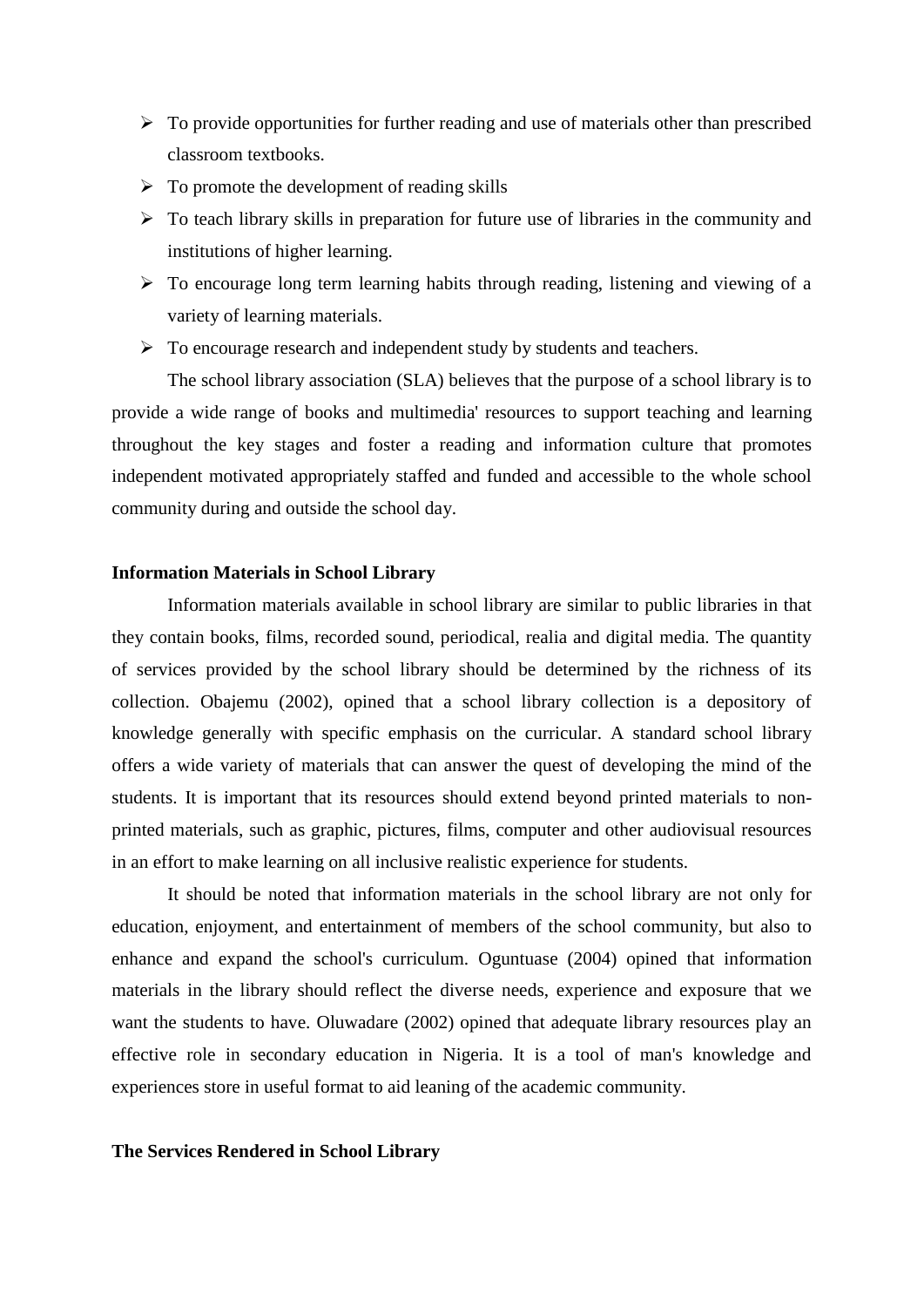A good library is indispensable if academic excellence is to be achieved in any academic setting, Obajemu (2002). The truth of this statement depends on the types of services that are available in such school library. Clark (1999) stated that school library serve students by providing materials to meet their various needs and encouraging reading and the use of library. The quality of school library services will be largely influenced by the availability of human, material and financial resources. Every school library should be able to provide the following levels of services: selection and acquisition of library materials, organization of stock, circulation or loan services, current awareness, reference services, production of instructional materials and other promotional activities.

UNESCO (2000) identified the core services of school libraries vital to the development of literacy. These include: information literacy, teaching, learning and culture. The goal of school libraries in Nigerian school should be the adequate provision of all the core services mention below to support the total education programme for each school. The core services are:

- Supporting and enhancing goals as outlined in the school's mission and curriculum
- Offering opportunities for experience in creating and using information for knowledge, understanding, imagination and enjoyment.
- Providing access to local, state, national and global resources and opportunities that expose learners to diverse ideas, experiences an opinion
- Organizing activities that encourage cultural and social awareness and sensitivity for teachers and students.
- Working with students, teachers, administrators and parents to achieve the mission of the school
- Promoting reading and the resources and services of the library to the whole community and beyond.
- Serving as the center and coordinating agency for all materials used in the school.

#### **Problems Encountered by Students in the Course of Using School Library**

In Nigeria, it is observed that school libraries exhibit inadequacies in personnel (staffing) and the few they have are unqualified library personnel. Aguolu and Aguolu (2002) observed that, a school library, for example cannot be expected to fulfill its role and carry out its responsibilities effectively if its instructional authorities failed to provide it with adequate funds, personnel and physical facilities, and if the libraries cannot collaborate with the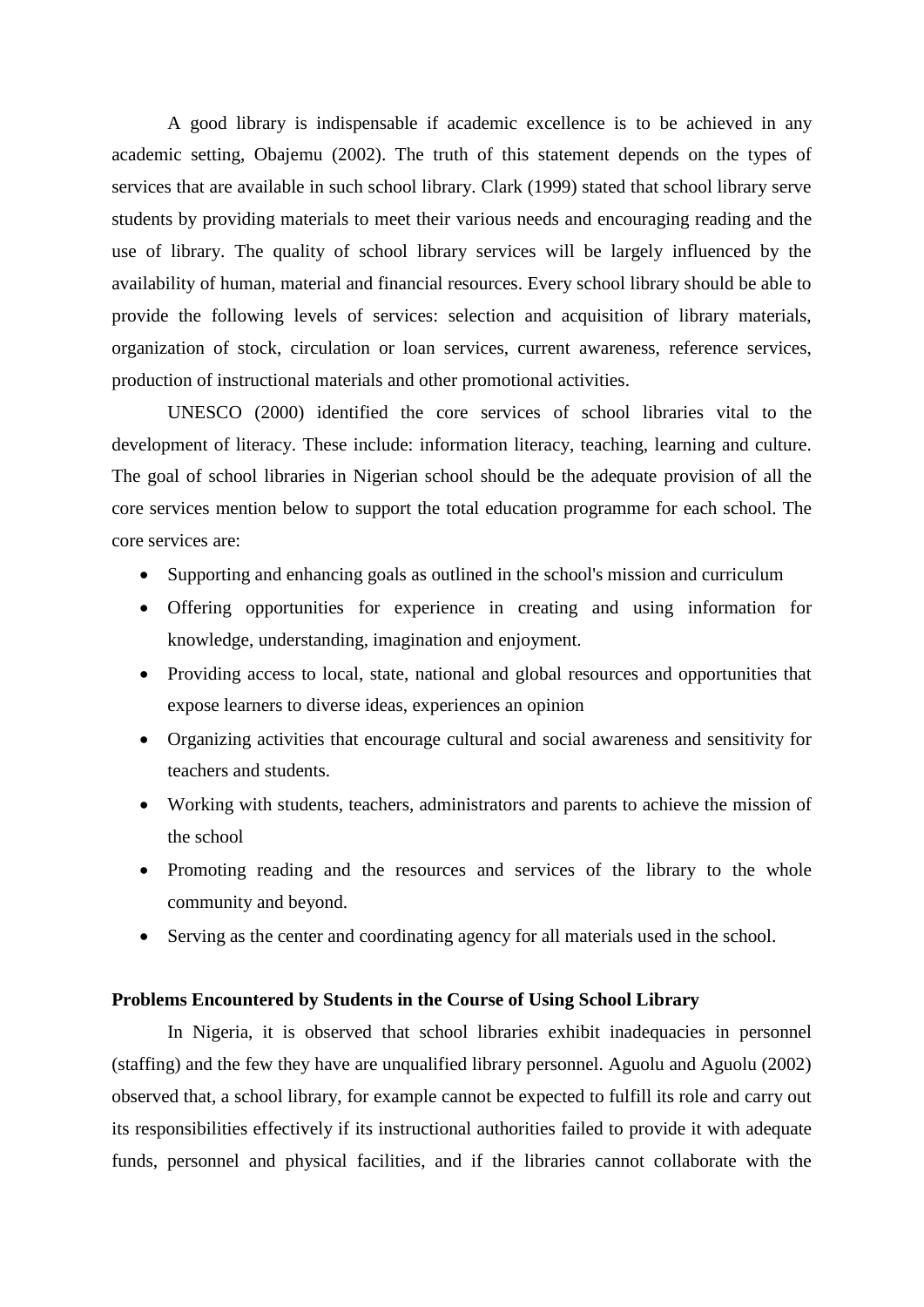teaching staff in building up library collection, it has problems discharging its responsibility properly. As such, learning tends to be at the memory level of intelligence.

In terms of space, Ayorinde (2005) argued that space matters a lot in school libraries. He referred to UNESCO prescription of 10,000 books and journals annually in a standard school library while a typical library must provide sitting facilities for at least a quarter of the population of the community in which the library is located. This standard has, perhaps, not been met in school libraries. As such, libraries in Nigeria have relied heavily on foreign book donations which, in many cases, are irrelevant to the needs of students.

Obada (2004) opined that the school library resource center, in most cases, has some challenges. Teachers' attitude, librarians' attitude, irregular opening hours and inadequate and irrelevant materials for the library. For instance, the opening hours may not be suitable for the students to come into the library, the school librarian may be unfriendly to the students and even to the teachers as well. The materials housed in the library may not be relevant to the school syllabus. All these will go a long way in discouraging the use of the library by students which may otherwise reflect in their learning activities.

Location of school library is another problem encountered by students in the course of using school library. Some of the school libraries are located in-between the principal's office and staff room. This, of course, discourages students because of the treatment they usually get from teachers on their way to the library. Yusuf (2008) observed that the major constraints the school libraries have in Nigeria are: inadequate funding, paying lip services on implementation of school library development policy as well as environmental inhibition, such as parental illiteracy, poverty and treatment received from wicked teachers.

#### **METHOD**

#### **Research Design**

A descriptive survey design was adopted for this study.

**Population**: The population for this study comprises all the Senior Secondary School students in Ondo State of Nigeria.

#### **Sampling and Sampling Technique**

A multi stage sampling technique was adopted to select the sample for the study. At the first stage, a random sampling technique was employed to select two Local Governments from each of the three senatorial districts (Ondo North, Central and South). At the second stage, a random sampling technique was employed to select two schools from each of selected local government totaling twelve. The third stage was concerned with randomly selecting twenty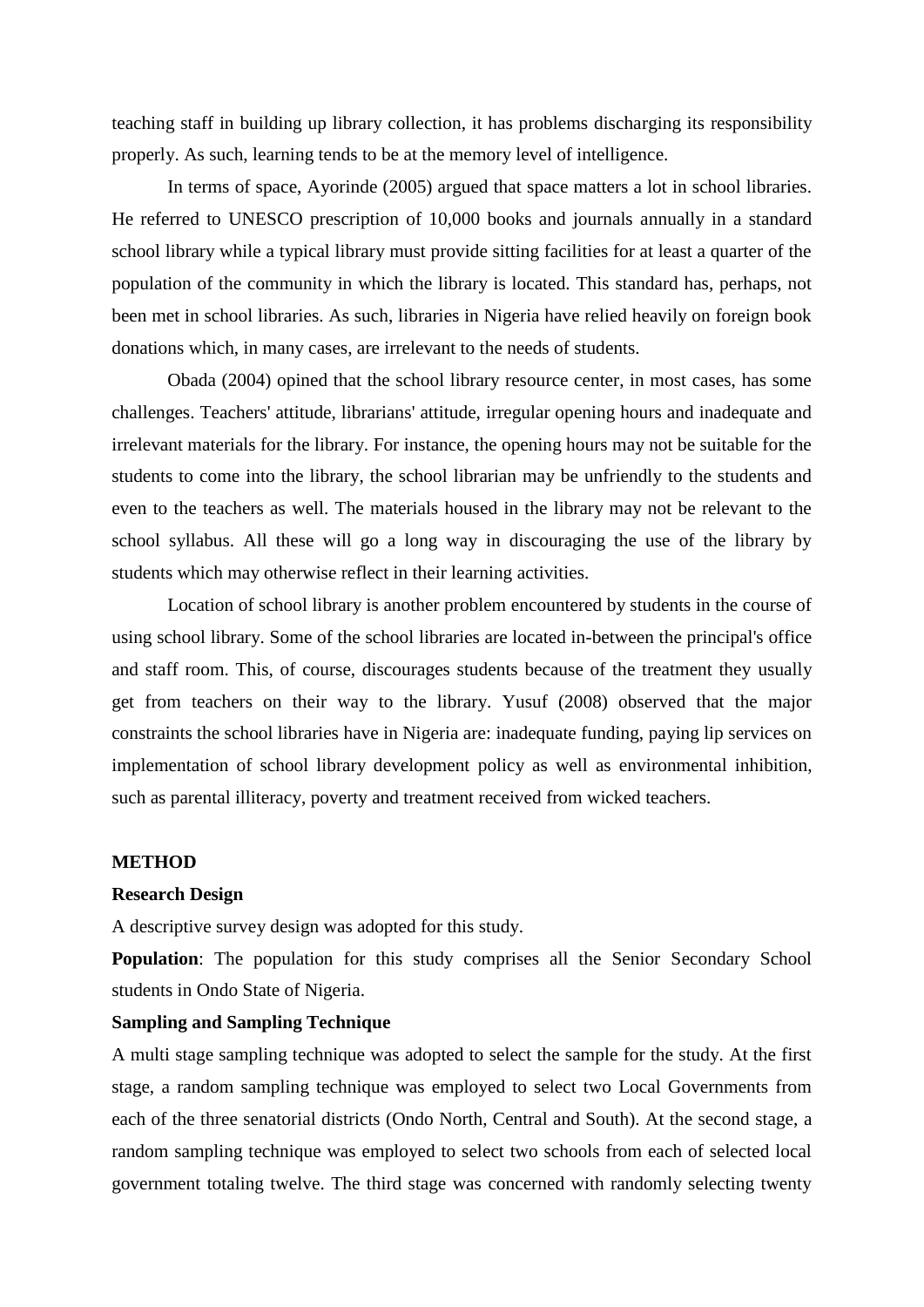(20) senior secondary II (SS2) students from each of the schools totalling two hundred and forty (240) students.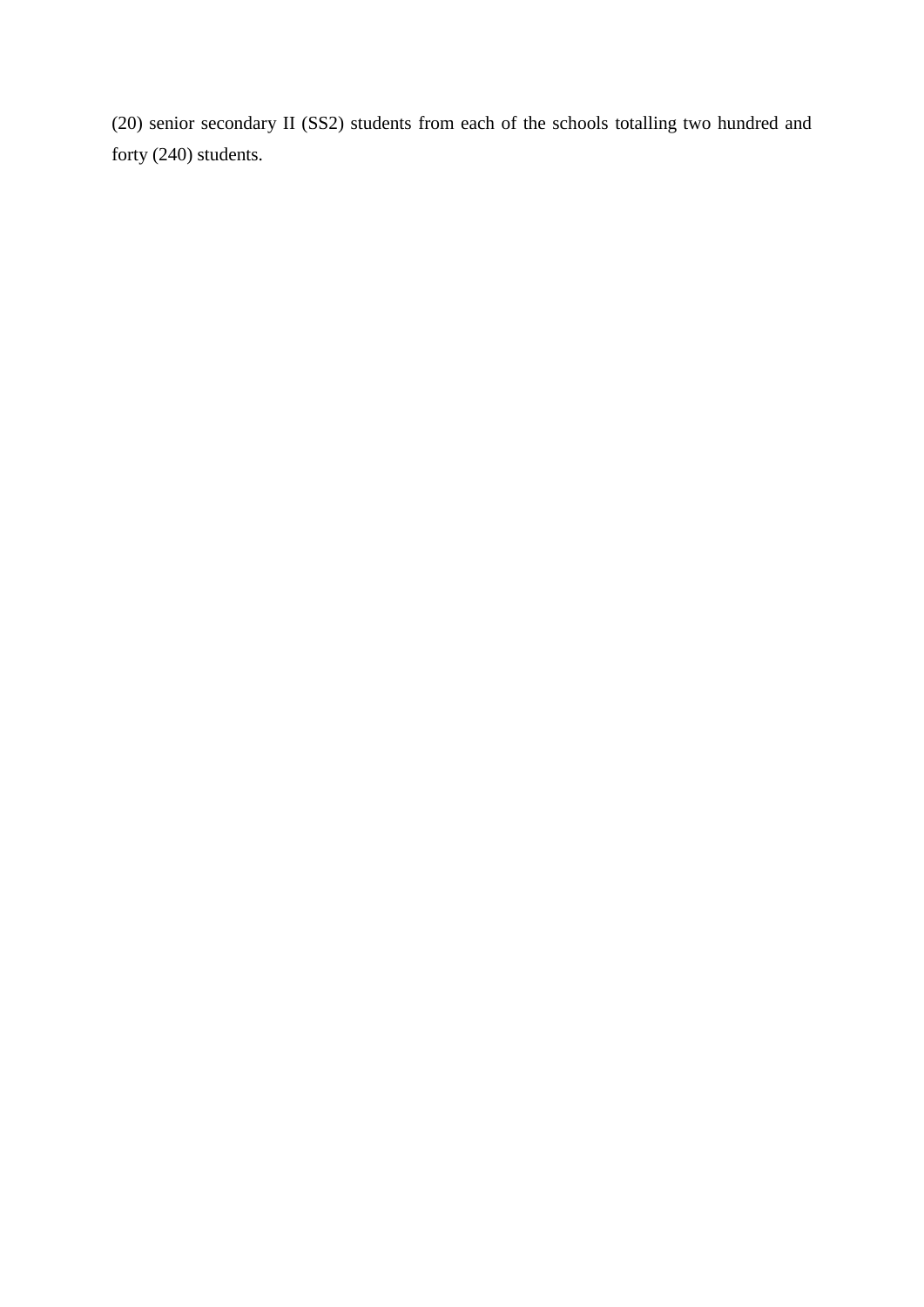#### **Table 1: Study Sample**

| <b>District</b>     | <b>Local Governments</b> | Name of the selected secondary<br>schools             | <b>Sample</b><br>number<br>(SSII) |
|---------------------|--------------------------|-------------------------------------------------------|-----------------------------------|
| Ondo North          | 1. Owo LG                | i. Imade College, Owo                                 | 20                                |
|                     |                          | ii. Uso High School Uso                               | 20                                |
|                     | 2. Akoko North/West LG   | Ahmadiya Grammar<br>i.<br>School,                     |                                   |
|                     |                          | Ogbagi Akoko                                          | 20                                |
|                     |                          | $\ddot{\mathbf{i}}$<br>Ado-Ugbo<br>Grammar<br>School, |                                   |
|                     |                          | Afin Akoko                                            | 20                                |
| <b>Ondo Central</b> | 1. Akure South LG        | Oyemekun<br>Grammar<br>School,<br>$\mathbf{i}$        | 20                                |
|                     |                          | Akure                                                 | 20                                |
|                     |                          | ii Fiwasaye Girls Grammar School,                     |                                   |
|                     |                          | Akure                                                 | 20                                |
|                     | 2. Ifedore LG            | i. Anglican Grammar School, Ijare                     |                                   |
|                     |                          | ii. Ero High School, Ero                              | 20                                |
| Ondo South          | 1. Irele LG              | i. United Grammar School, Ode-                        | 20                                |
|                     |                          | Irele                                                 |                                   |
|                     |                          | ii. Jowori Grammar School, Ajagba                     | 20                                |
|                     | 2. Okitipupa LG          | i. Methodist High School, Okitipupa                   | 20                                |
|                     |                          | ii. Layelu Grammar School, Ode-                       |                                   |
|                     |                          | aye.                                                  | 20                                |
| <b>Total</b>        | 6                        | 12                                                    | 240                               |

#### **Research Instrument**

The research instrument for this research work was questionnaire. The questionnaire was made up of two sections. Section A was on respondents Bio-data, while sections B,C,D,E and F were prepared to obtain data on the research questions for the study. This was earlier discussed in the abstract.

#### **Reliability and Validity**

The questionnaire was given to specialists and professionals in measurement and evaluation and library and information studies to ascertain the face validity while the content validity was determined for ensuring that the questionnaire reflects basic topics in the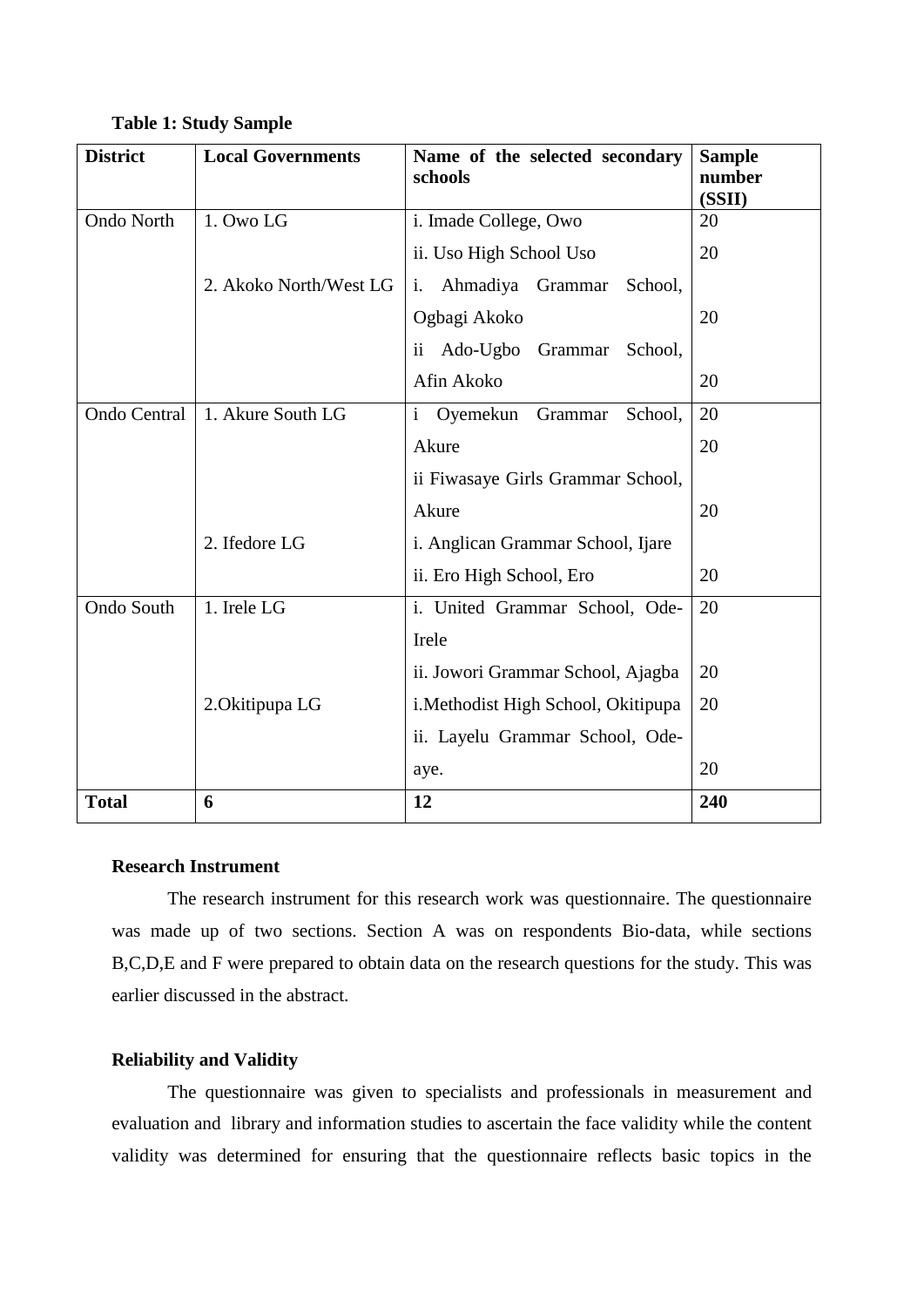curriculum of the library and information studies with special focus on the aspect of the school library. The reliability of the instrument was determined by subjecting it to Crobach Alpha Reliability test. (Section B=  $0.69$ , Section C=  $0.59$ , Section D=  $0.64$ , Section E=  $0.58$ , Section  $F= 0.64$ )

#### **Data Collection Procedure**

The permission of the school management of the selected schools was sought, and the instruments were given to research assistants who helped to distribute the questionnaire. The questionnaires were collected back after four weeks by the researcher to ensure that none was missing.

#### **Data Analysis Techniques**

The data were analyzed using frequencies (numbers), percentages and tables.

#### **RESULTS**

| S/N | <b>AGE RANGE</b> | <b>NUMBER OF RESPONDENTS</b> | PERCENTAGE % |
|-----|------------------|------------------------------|--------------|
|     | $12 - 13$        | 38                           | 16           |
|     | $14 - 16$        | 127                          | 53           |
|     | 17-above         | 75                           | 31           |
|     | <b>Total</b>     | 240                          | 100          |

*Table 2: Age of the respondents (students)* 

The table above showed that 53% (127) of the senior secondary school students falls between the age range of 14-16years old, 38 (16%) fall between ages 12 - 13 years while 75 (31%) are of the age of 17 years and above.

| S/N | <b>GENDER</b> | <b>NUMBER</b> | PERCENTAGE % |
|-----|---------------|---------------|--------------|
|     | Female        | 133           | 55           |
|     | Male          | 107           | 45           |
|     | <b>Total</b>  | 240           | 100          |

**Table 3: Gender of the Respondents** 

As shown in the table above, responses were fairly evenly divided by gender with males 133 (55%) and females 107 (45%).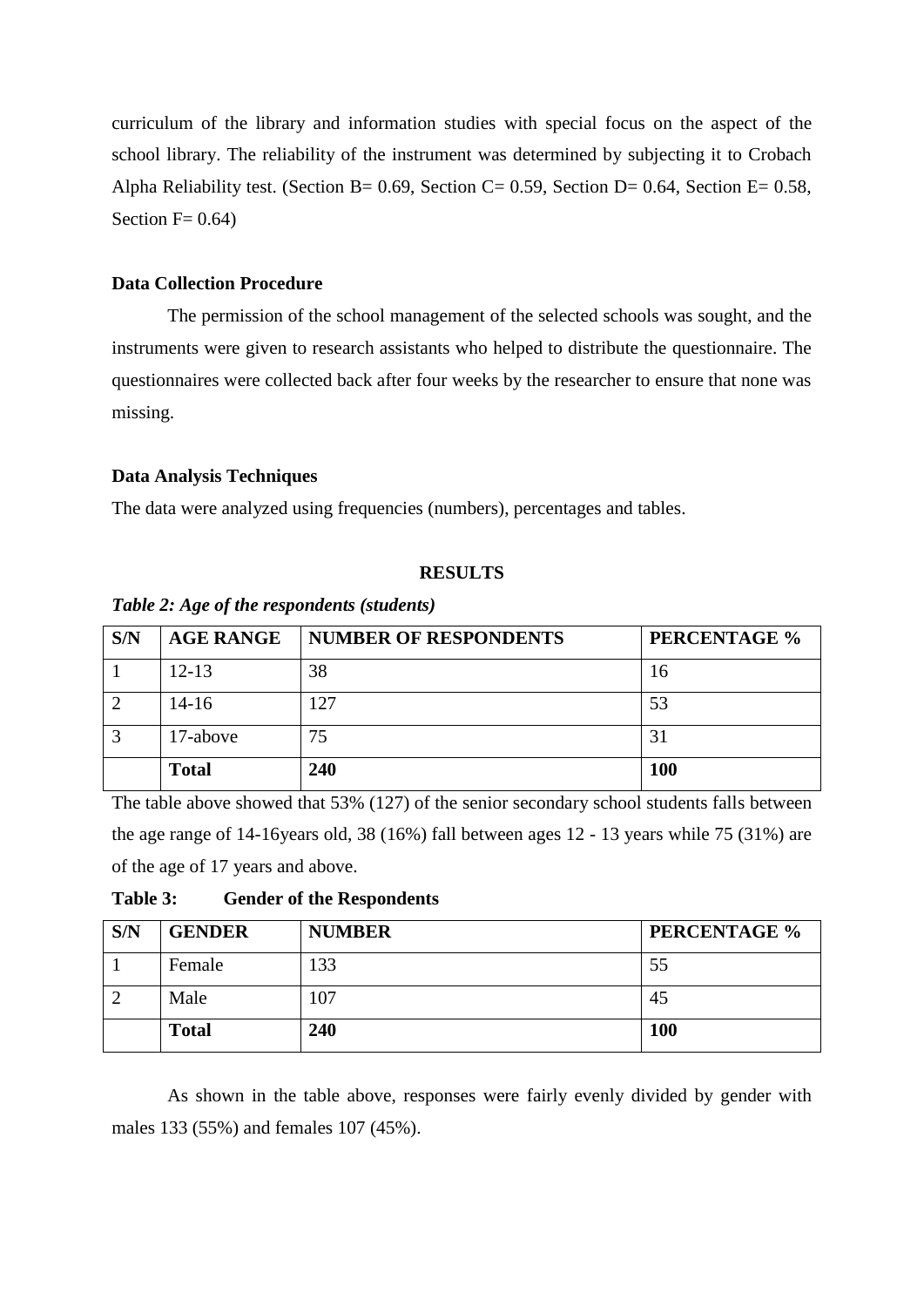| S/N  | <b>ITEM</b>                    | <b>AGREED</b> | $\frac{6}{6}$ | <b>DISAGREED</b> | $\frac{0}{0}$ |
|------|--------------------------------|---------------|---------------|------------------|---------------|
|      | <b>Reference Services</b>      | 155           | 65            | 85               | 35            |
| ii.  | Organization of reading Group  | 148           | 62            | 92               | 38            |
| iii. | <b>Loan Services</b>           | 86            | 36            | 154              | 84            |
| iv.  | Library orientation services   | 77            | 32            | 163              | 68            |
| V.   | Computer and internet services | 45            | 19            | 195              | 81            |
| vi.  | Story telling hour             | 125           | 52            | 115              | 48            |

Table 4: Services enjoyed in the school library

Table shows that the library stocked the reference materials that meet the needs of the students with 155 (65%), organized reading group 148 (62%), offered loan services to students 86(36%), organized library orientation services 77(32%) while computer and internet services ranked lowest 45(19%)

**Table 5: The roles of school library in the learning activities of senior secondary school students** 

| S/N  | <b>ITEM</b>                            | <b>AGREED</b> | $\frac{0}{0}$ | <b>DISAGREED</b> | $\frac{0}{0}$ |
|------|----------------------------------------|---------------|---------------|------------------|---------------|
|      | It helps to understand teaching better | 181           | 75            | 59               | 25            |
|      | and support the class work.            |               |               |                  |               |
| ii.  | It assists me with my assignments and  | 191           | 80            | 49               | 20            |
|      | spellings.                             |               |               |                  |               |
| iii. | It enhances independent learning and   | 203           | 85            | 37               | 15            |
|      | this improves my performance.          |               |               |                  |               |
| iv.  | It helps to develop my reading skill   | 197           | 82            | 43               | 18            |
| V.   | It increases my cognition              | 175           | 73            | 65               | 27            |

However, this table 5 shows that school library enhances independent learning which improves students' performances 203(85%), It helps to understand teaching and class work 181(75%).1t helps to develop reading skill 197(82%) and it increases students' cognition 175(73%).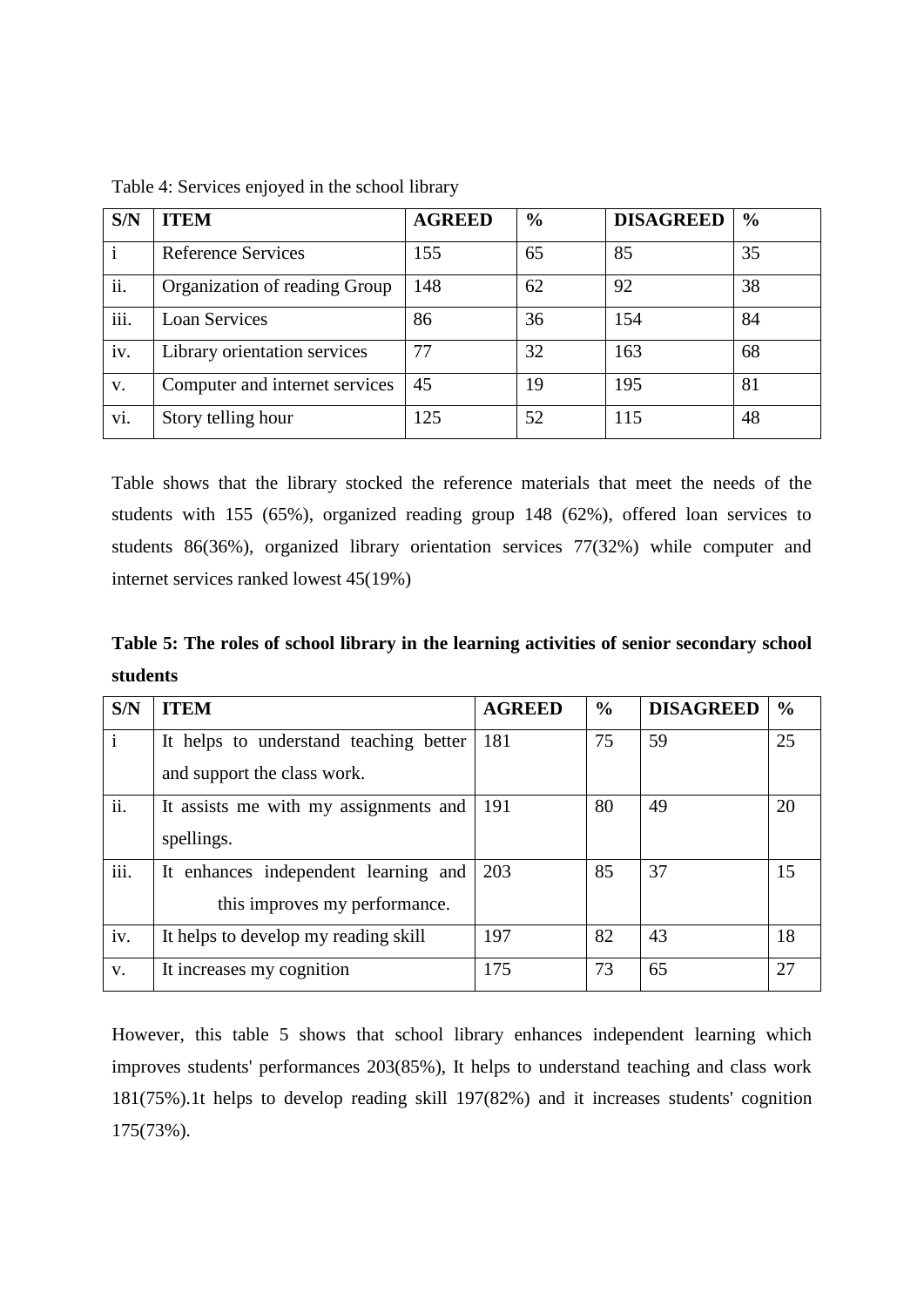| <b>RESPONDENTS</b> | <b>NUMBER</b> | PERCENTAGE% |
|--------------------|---------------|-------------|
| Frequently         | 115           | 48          |
| Occasional         | 55            | 23          |
| Not at all         | 70            | 29          |
| <b>Total</b>       | 240           | <b>100</b>  |

**Table 6: Regularity of use of school library by students** 

From the table above, it shows that students, who use library frequently, are: 115(48%), occasionally 55(23%) and there are some students who do not use library at all 70(29%).

| S/N          | <b>ITEM</b>                                               | <b>AGREED</b> | $\%$ | <b>DISAGREED</b> | $\frac{6}{6}$ |
|--------------|-----------------------------------------------------------|---------------|------|------------------|---------------|
| $\mathbf{i}$ | To read my note books and text books                      | 179           | 75   | 61               | 25            |
| ii.          | To<br>for class<br>texts<br>and<br>prepare<br>examination | 197           | 82   | 43               | 18            |
| iii.         | To borrow books and return them                           | 70            | 29   | 170              | 71            |
| iv.          | read Novels,<br>Magazines<br>and<br>To -<br>Newspapers    | 148           | 62   | 92               | 38            |
| V.           | To do my assignments and for further<br>studies           | 183           | 76   | 57               | 24            |

**Table 7: The purpose of using library** 

The table 7 above shows the purpose of using library by senior secondary school students. The respondents revealed that largest number of the students use library to prepare for class test and examination 197(82%), follow by those that use library to read their note book and other text books 179(75%), to do assignment 183(76%), to read novels, magazine and newspaper 148(62%) while those who visit library to borrow books are  $70(-9%)$  and this is because they have bought almost all the text books.

Personally, they usually bring it from home and take it to the library. The students agreed that the school library serves its purpose. However, this result shows that school library improves learning activities of students in all areas.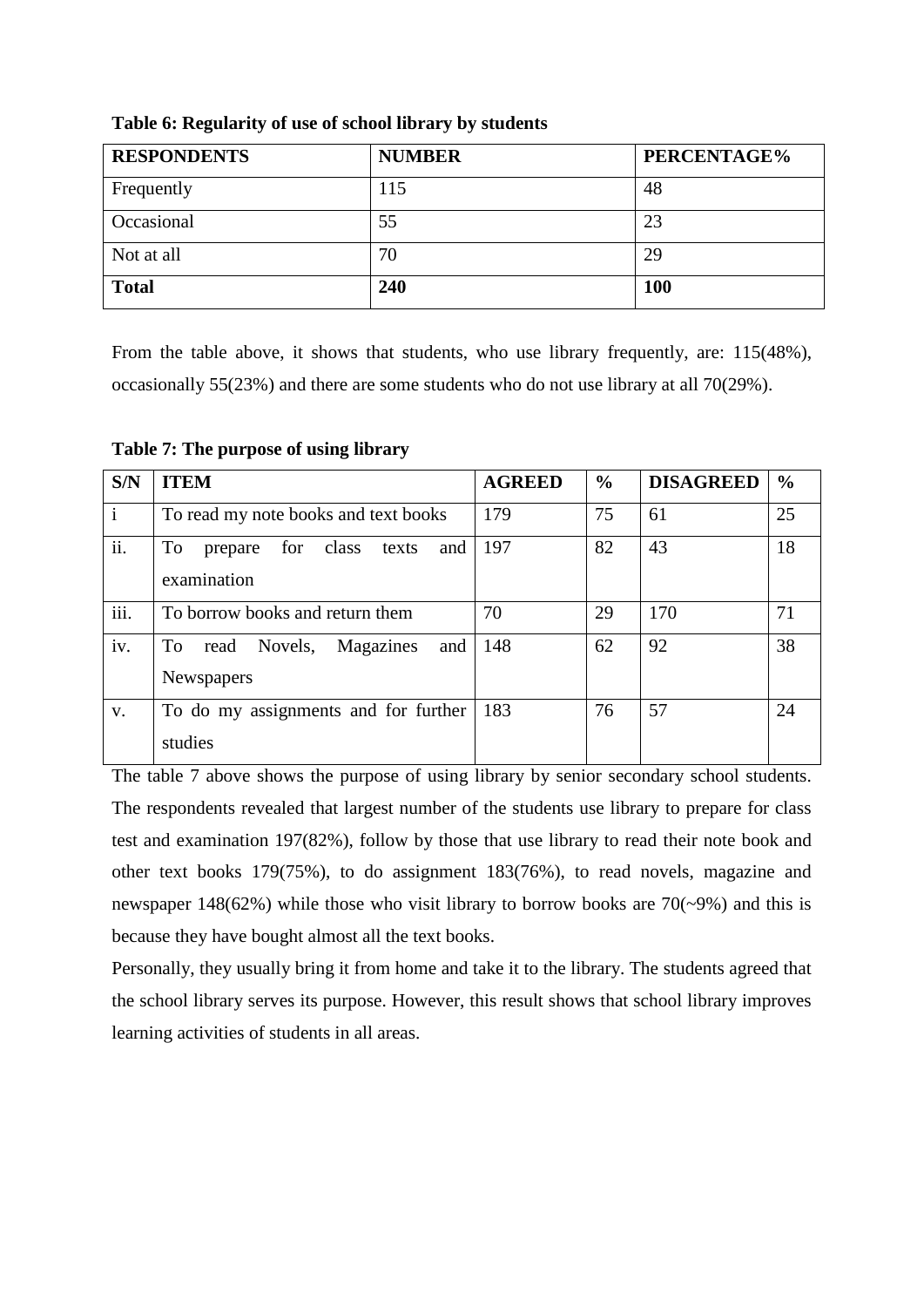| S/N            | <b>ITEM</b>                                                | <b>AGREED</b> | $\frac{0}{0}$ | <b>DISAGREED</b> | $\frac{0}{0}$ |
|----------------|------------------------------------------------------------|---------------|---------------|------------------|---------------|
| $\mathbf{1}$   | Lack of library period in the school time                  | 221           | 92            | 19               | 8             |
|                | table                                                      |               |               |                  |               |
| $\overline{2}$ | Lack of current and relevant text books                    | 195           | 81            | 45               | 19            |
| 3              | location<br>The<br>of<br>the<br>library<br>$\overline{1}S$ | 165           | 69            | 75               | 31            |
|                | discouraging                                               |               |               |                  |               |
| $\overline{4}$ | Lack of enough sitting space                               | 105           | 44            | 135              | 56            |
| 5              | Lack of computer internet facilities                       | 211           | 88            | 29               | 12            |
| 6              | The school Librarian is unfriendly to                      | 85            | 35            | 155              | 65            |
|                | students                                                   |               |               |                  |               |

**Table 8: Problems encountered in the course of using library**

Table 8 revealed that lack of library period in the school time-table and lack of computer and internet facilities are highly rated i.e. 221 (92%) and 211 (88%) respectively. Location of library is another issue that is discouraging most of the students from using the library 195(81 %), finally, there is no enough seating space for students 1 05(44%).

#### **Discussion of findings**

It was discovered from the study that students enjoy services in school library such as reference services, loan services and organization of reading group which help their leaning activities. This is in line with the submission of Tiwari (2013) that library should provide the students with appropriate library materials and services for the overall growth and development of the personality of the students as an individual. The study also revealed that school libraries play significant roles in learning activities of senior secondary school students because it enhances their independent learning which improves their performances. This is supported by Busayo (2011) which emphasized the function of school library and information resources availability like development of reading skill, encouraging long-time reading habit through reading and listening to and viewing a variety of learning materials.

It was also discovered that majority of senior secondary students use library frequently and occasionally which has been the source that improves their performances while only few don't use library at all. Ogunbote and Odunemu (2008) confirmed that the performance of students could be improved considerably if they use the school library regularly. The result also indicated that students make use of school library for different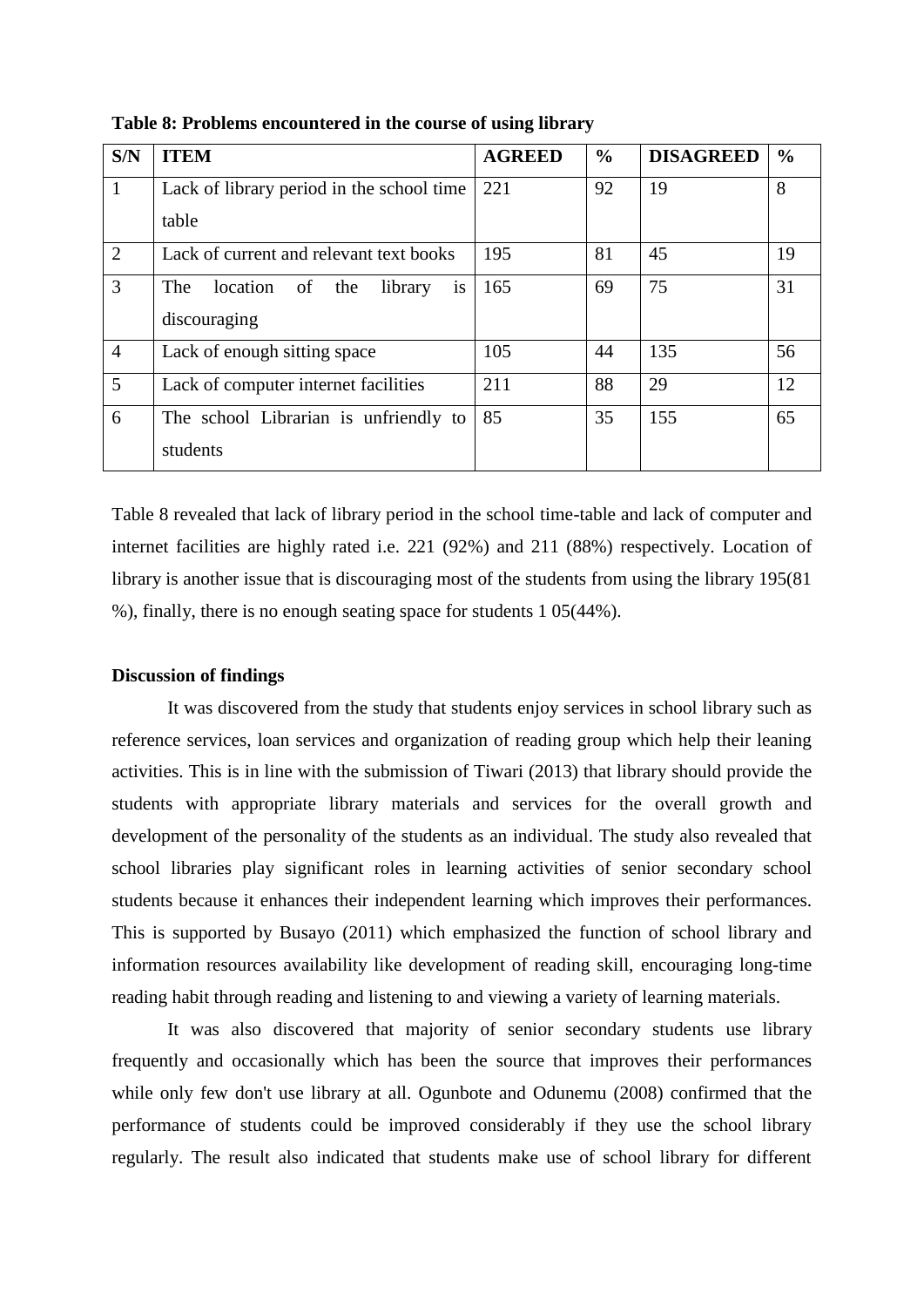reasons ranging from doing assignment to carrying out learning activities for further studies. This is in accordance with Odusanya (2004) that school library can be used to promote learning by encouraging students to use library for further studies, to carry out assignments; for leisure reading, examination purposes and recreation. The study however, further revealed that lack of library in school time-table and computer and internet facilities are some of the major challenges. This was corroborated by Oketunji (2004) who posited that the Internet and other ICTs provide a golden opportunity for the provision of value-added services by libraries.

#### **CONCLUSION**

The findings of the study revealed that senior secondary school students use school library purposely for examination and class test, to do their assignment and to read their note books. The core service the students enjoy is reference service designed to meet students' various needs. The students also admitted that school library enhances their independent learning. This improves their performances and it also helps to develop their reading skills. However, the major problem is lack of library period in the school time table and lack of computer internet facilities. It can be concluded, therefore, that school library plays a very fundamental and considerably positive roles in senior secondary school students' leaning activities.

#### **RECOMMENDATION**

The following recommendations are hereby made.

- 1. Government, in her education policy, should make the establishment of a modem and functional school library a compulsory requirement for all secondary schools be it public or private.
- 2. The quality and variety of the collection is a significant factor in students learning, therefore, adequate funding needs to be available to maintain current resources that are, curriculum related and of general interest to student's learning activity.
- 3. School authority should provide adequate reading and study space.
- 4. Library hour should be included in school time-table and there must be a personnel appointed to monitor the students to ensure that they use library hour effectively.
- 5. Effort must be made to up-grade the library with Information and Communication Technology (lCT).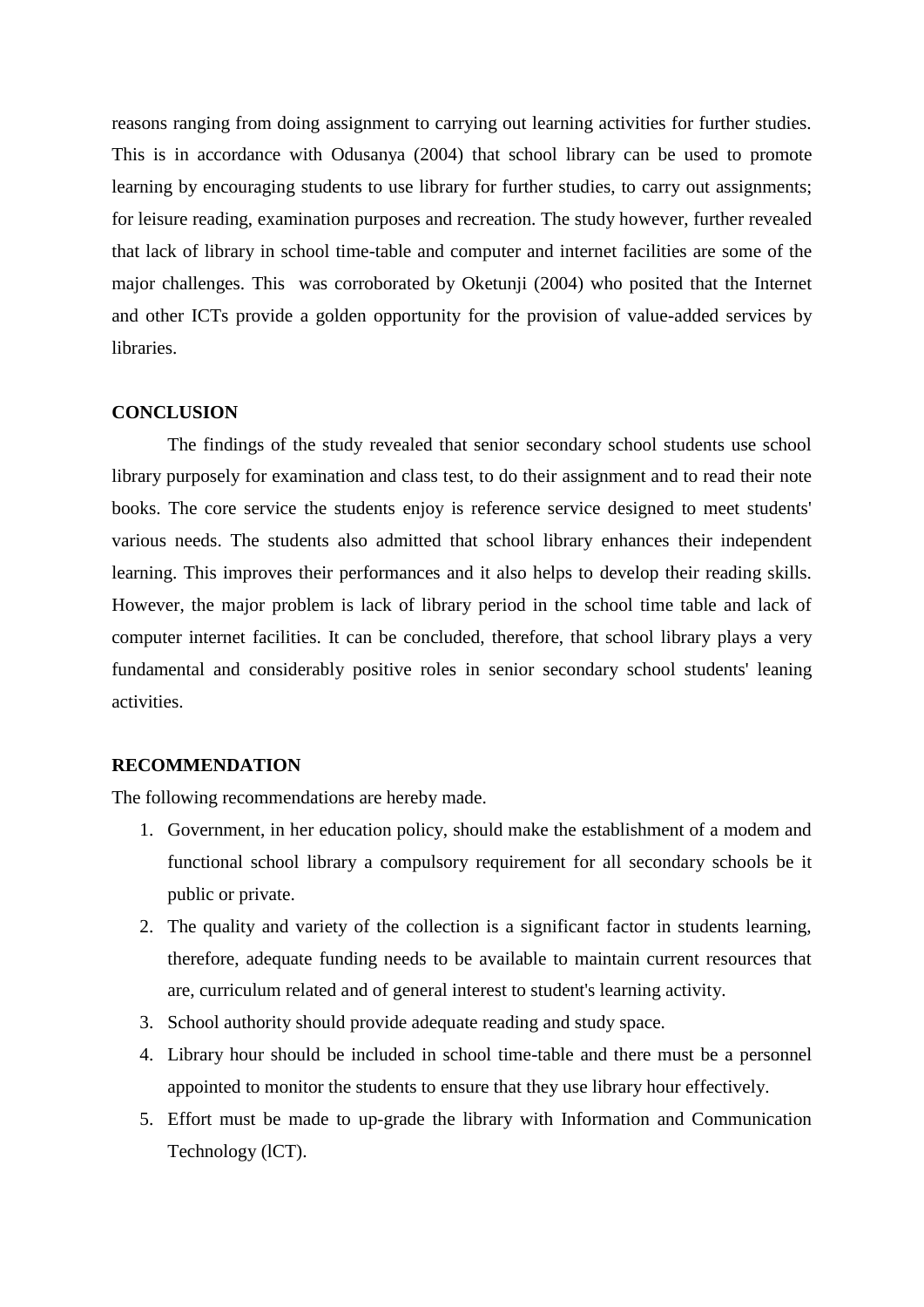- 6. School authority should encourage students to borrow books and other relevant materials in order to broaden their knowledge in their chosen subjects. This will also go a long way to enhance their research ability in their higher academic pursuits.
- 7. School librarian, with the help of school authority, should organize library orientation regularly to encourage use of library. This will create awareness on the importance or significance of the school library to the students.
- 8. School library should be situated in a quite area free from excessive noise, disturbance and pollution. e. g common rooms, canteens and playground.

#### **REFERENCE**

- Aguolu, C.C and Aguolu I.E.(2002).Libraries and information management in Nigeria Maiduguri: ed-Information Service.
- Alokan N.A.T. (2003).The Use of Library: a textbook for students in tertiary institution. Lagos: Nudex International Company.
- Ayorinde, S. (2005). Libraries not antiquity please. Lagos. The punch: March 22:3
- Busayo I.O.(2011).The school library as fundamental step to children effective reading habits. Library philosophy and practice retrieved on 19th November 2013 from http://unlib.edu/LPP.
- Clark, S. O.(1999)Fundamentals of Library Science. Lagos functional publisher
- Daniel C.C.(2000).Information Agenda for School Library in Nigeria in the new millennium. A paper presented at the Annual National conference and Annual General Meeting of the Nigerian Library Association held between  $25<sup>th</sup>$  -30<sup>th</sup> June, Chelsea Hotel Abuja. 5(1): 60-65.
- Haycock, O. (1995b). Research imperatives for information professionals: Developing Foundations for effectiveness School library media Annual, 13:113-26
- Obada, A. M. (2004).The importance of a school library Research center to the Nigeria Education system. Owena Journal of Libraries and information science I (1): 94-95
- Obajemu, A.S. (2002).Assessment of school library services in a Local Government Area, Lagos. A case study. African Journal of Library Archives and information science. 12(1):59-67
- Odusanya, O. K. (2004).The school library and learning and teaching in Nigeria secondary school. Nigeria school library journals .1:38 - 46 .
- Ogunbote, K.O. and Odunewu,(2008). School Library and utilization in Ijebu North Local Government Area of Ogun State, Nigeria. Niger School Library Journal.7:42-57